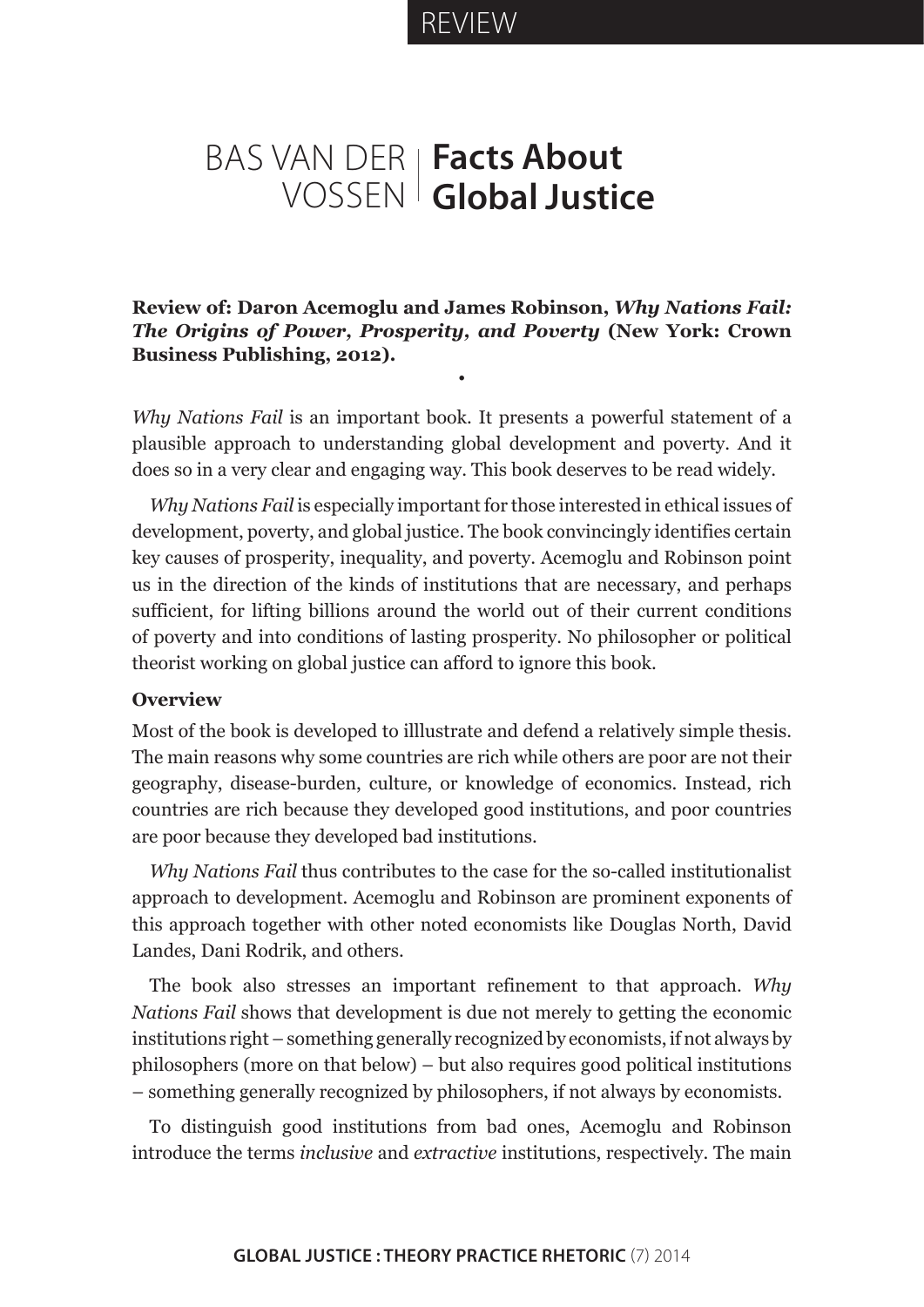difference has to do with whom these institutions empower, and can therefore be expected to benefit. Inclusive institutions empower people across society, and thus tend to benefit all. Extractive institutions empower only some, and thus tend to benefit only small groups of people.

On the political side, inclusive institutions require a state that strikes a tricky balance between a reasonable level of centralized power and pluralism. By pluralism Acemoglu and Robinson mean the representation of many different groups and interests in society, through free and competitive elections, governed by the rule of law.

Inclusive political institutions uniquely avoid two kinds of destructive outcomes that are at opposite extremes of a spectrum of political violence. On the one extreme, there is anarchy and civil war. These are the result of insufficient political centralization. On the other extreme, there is tyranny, oppression, and rent-seeking. These are the result of too much concentration of power into the hands of some. Societies that find themselves too close to either extreme contain extractive political institutions.

On the economic side, inclusive institutions secure people's rights to private property, including private property rights over productive resources, and allow these to be held broadly across society. These allow societies to experience the kinds of specialization, exchange, investment, and innovation that increase productivity. Acemoglu and Robinson write:

Inclusive [economic] institutions […] are those that allow and encourage participation by the great mass of people in economic activities that make best use of their talents and skills and that enable individuals to make the choices they wish. To be inclusive, economic institutions must feature secure private property, an unbiased system of law, and a provision of public services that provides a level playing field in which people can exchange and contract; it must also permit the entry of new businesses and allow people to choose their careers  $[...]$ . (pp. 74-5)

Extractive economic institutions, by contrast, are those that limit or altogether prevent the ability of people across society to individually own private and productive property, engage in commercial and profit-seeking activities, and enjoy the fruits of their investments and innovations. Such institutions stifle productivity.

A key theme of *Why Nations Fail* is the relation between political and economic institutions. Inclusive economic institutions are the basic engines of growth and prosperity. But such institutions do not operate in a vacuum. They need backing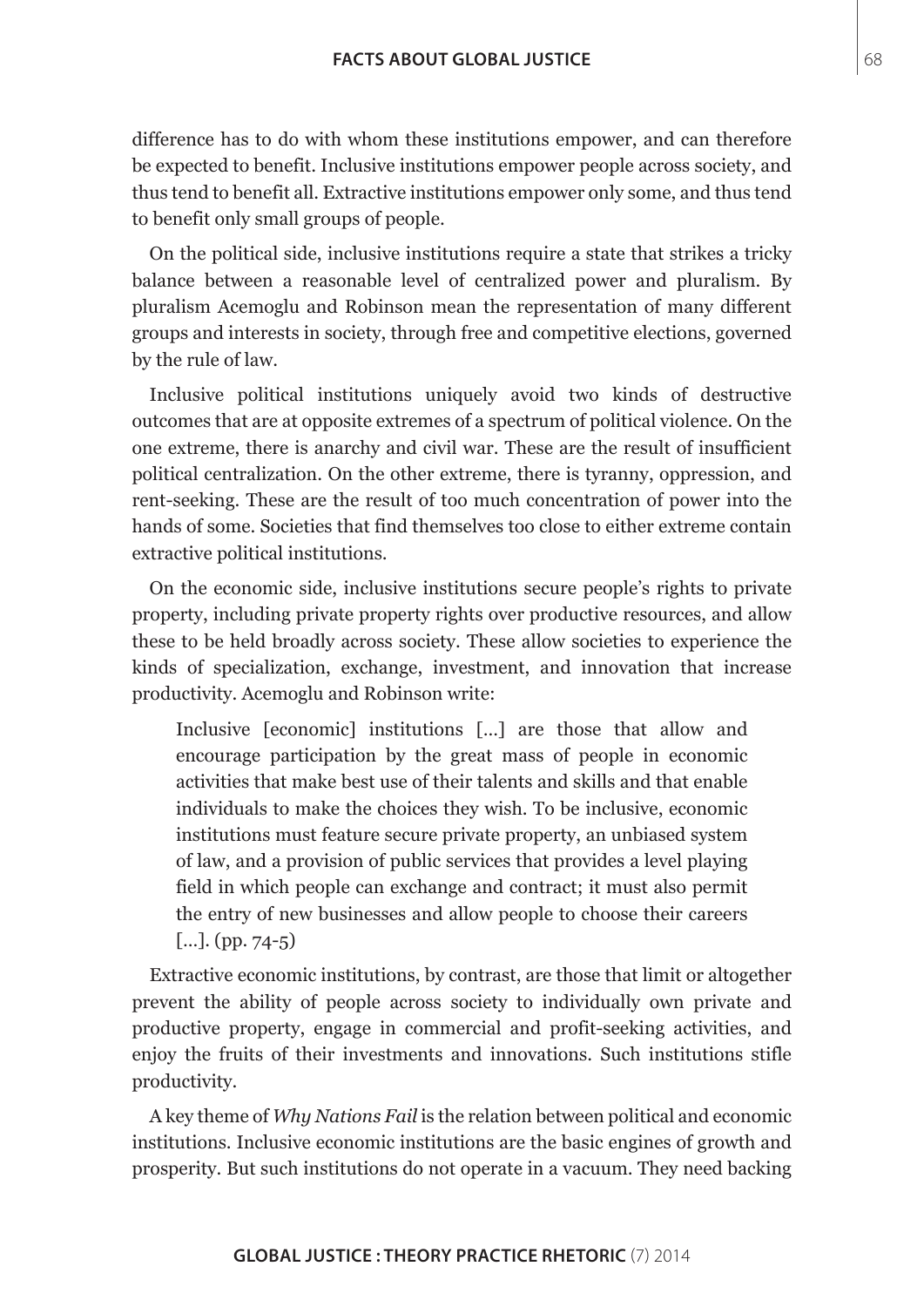up by broadly dispersed political rights. Only when coupled with inclusive political institutions can growth be sustained.

Once extractive political institutions are in place, extractive economic institutions soon follow. When those in power no longer face pressures to maintain an economic system in which all can participate and profit from their own productive activities, they tend to reform the system to bolster and protect their private gains. The effects, Acemoglu and Robinson summarize, are ugly:

Nations fail today because their extractive economic institutions do not create the incentives needed for people to save, invest, and innovate. Extractive political institutions support these economic institutions by cementing the power of those who benefit from the extraction… In many cases, as […] in Argentina, Colombia, and Egypt, this failure takes the form of lack of sufficient economic activity, because the politicians are just too happy to extract resources or quash any type of independent economic activity that threatens themselves and the economic elites. In some extreme cases, as in Zimbabwe and Sierra Leone … extractive institutions pave the way for complete state failure, destroying not only law and order but also even the most basic economic incentives. The result is economic stagnation and – as the recent history of Angola, Cameroon, Chad, the Democratic Republic of Congo, Haiti, Liberia, Nepal, Sierra Leone, Sudan, and Zimbabwe illustrates – civil wars, mass displacements, famines, and epidemics, making many of these countries poorer today than they were in the 1960s. (pp. 372-3)

It is important to stress here that Acemoglu and Robinson do not deny that economic growth can occur under extractive institutions. Such 'extractive growth' can happen either because of strong policies of state investment in highly productive sectors of the economy (as in Caribbean slave-economies from the sixteenth until the eighteenth century, or the Soviet Union until the 1970s), or because pockets of inclusive economic institutions exist in a larger extractive setting (as in South Korea in the 1960s and 70s).

But such growth never lasts. Extractive economies sooner or later stop growing, or collapse altogether, due to a lack of innovation, state incompetence, conflict and corruption, or the withering away of whatever small inclusive parts may have existed. Only inclusive economic institutions, protected by inclusive political institutions, can offer the kinds of sustained investment, innovation, flexibility, and creative destruction that create a continued path of growth and prosperity.

The upshot is that *Why Nations Fail* presses on us some painful truths. For example, it underlines just how difficult it is to achieve lasting development in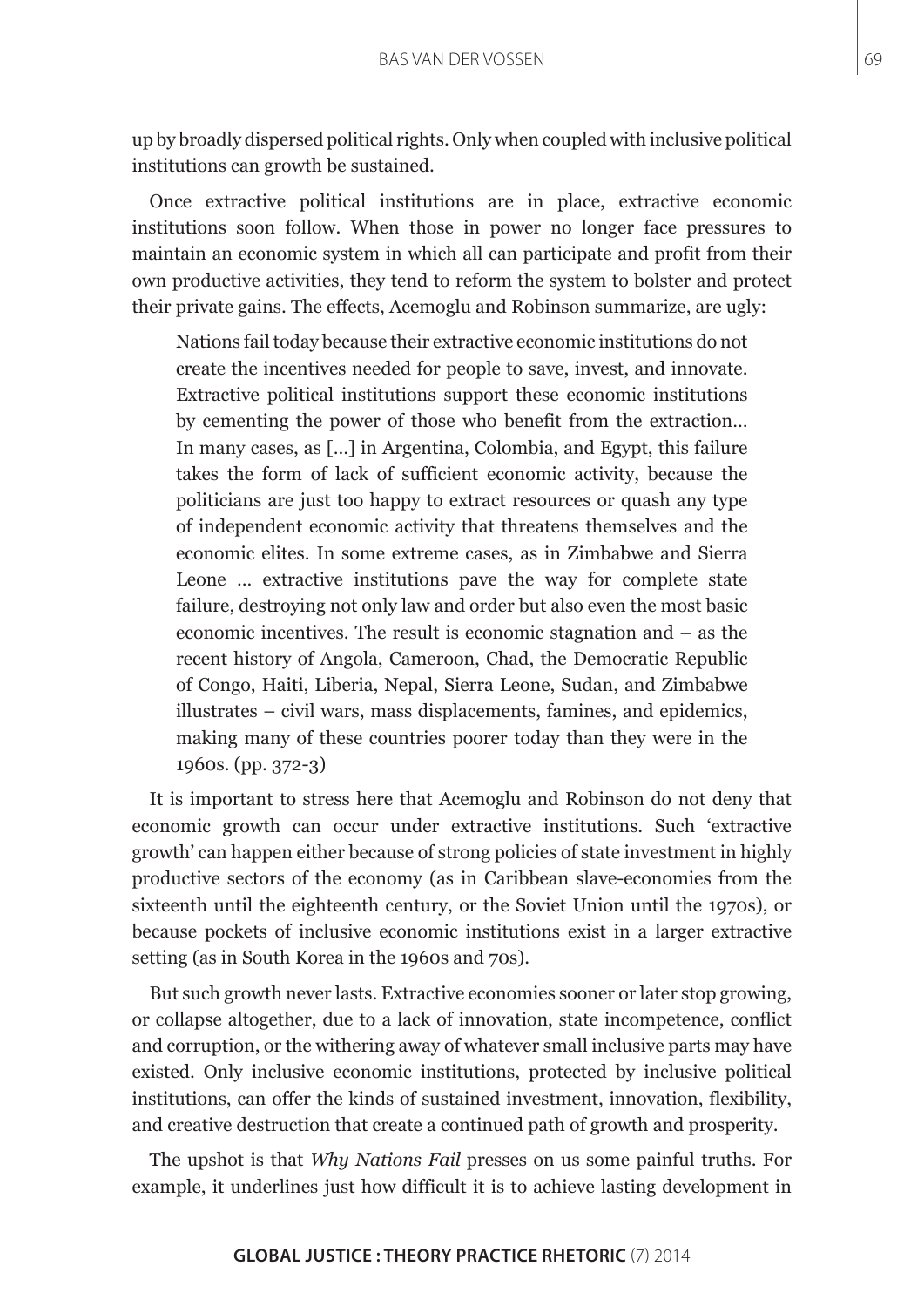poor countries. The path to inclusive institutions is extremely elusive, full of pit-falls and path-dependencies. In this way, *Why Nations Fail* demonstrates the extremely destructive effects of colonialism. Colonial rulers typically set up extractive institutions to enrich themselves. But once in place, these institutions became difficult to dislodge. Poor countries stay poor, then, even after the initial oppressors have left. And so-called liberation movements all too often consist of local extractive elites picking up where foreigners left off.

One lesson Acemoglu and Robinson draw from this is that a number of standard proposals found in the literature on global justice, global ethics, and development are unrealistic. For example, it is unrealistic to think that poverty can be fought by redistribution or foreign aid alone. The logic of extraction implies that such attempts will either be stymied by the same institutions that caused poverty in the first place, or (worse) help line the pockets of those doing the extracting. (pp. 450-5)

Acemoglu and Robinson have little more hope for the recently more popular solution of so-called authoritarian growth, in which strongly centralized states aggressively pursue policies of rapid industrialization. For, as with extractive growth in general, such policies sooner or later run out of steam unless they are backed up by inclusive political and economic institutions. Indeed, they might even recreate the conditions that caused poverty and oppression in the first place. (pp. 437-46)

These conclusions will be controversial, of course. And there are reasons for concern about some of the arguments Acemoglu and Robinson develop. For example, the definitions of inclusive and extractive institutions used in *Why Nations Fail* are rather vague, and perhaps too vague to usefully distinguish between different (and more informative) versions of the institutionalist approach. This may misleadingly suggest a greater coherence between the various cases Acemoglu and Robinson discuss than actually exists.

Another reason has to do with what is no doubt the most ambitious claim in *Why Nations Fail*. Acemoglu and Robinson argue not just that inclusive economic and political institutions are necessary conditions for sustained development and growth, but that they are sufficient. It is unclear whether such a strong thesis can be maintained. Acemoglu and Robinson wish to exclude the factors of geography, culture, and economic knowledge altogether from the account of development. But is it not unfair to say they are harder on those rival theories than they are on their own.

But none of this should distract us from the book's main achievement and lessons. And the main lesson is clear: no country has ever experienced sustained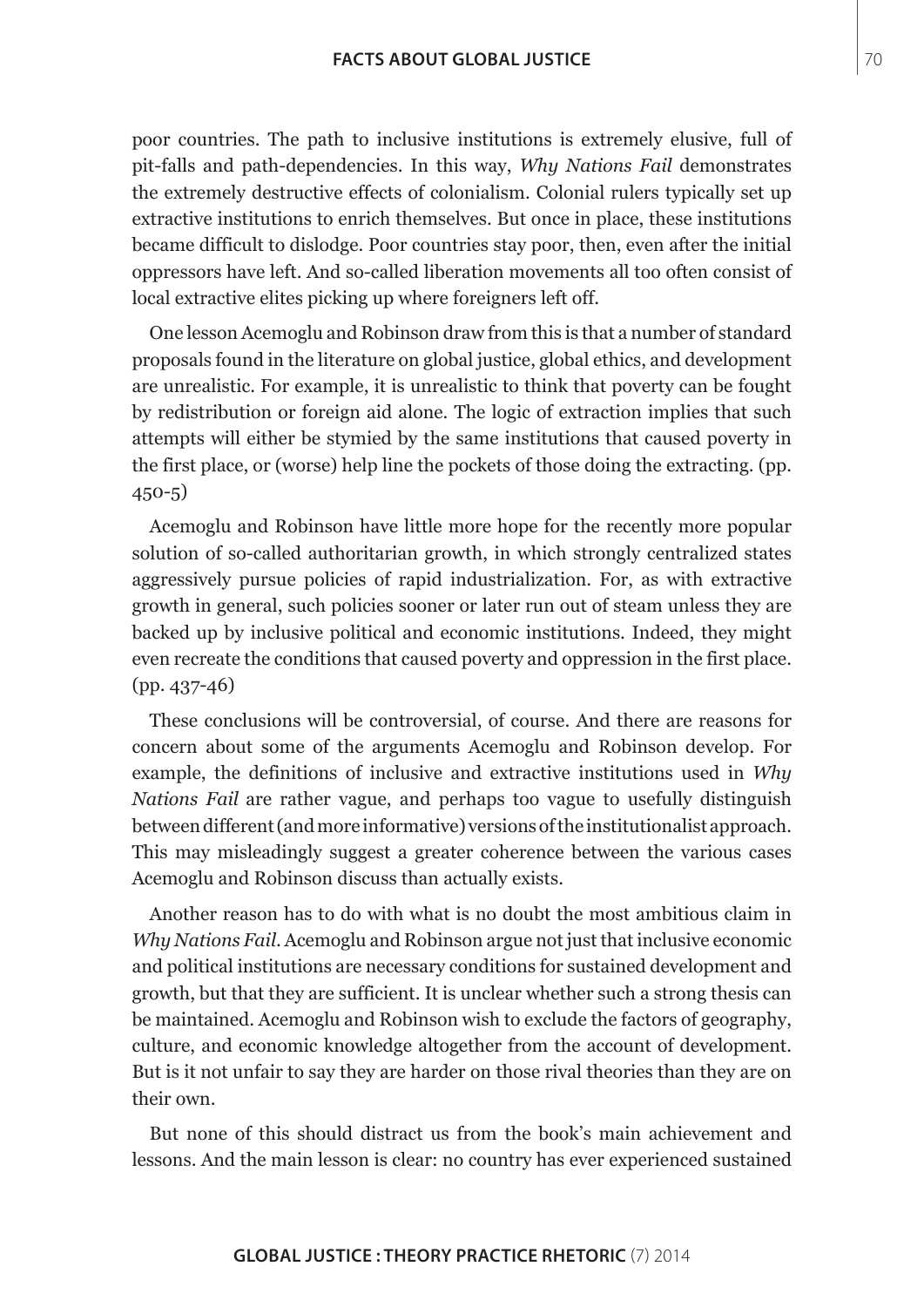economic development without inclusive economic and political institutions. Escaping poverty and creating prosperity requires the broad enjoyment of private property, economic freedom, the rule of law, and a democratic state.

## **Relevance for Theories of Global Justice**

It is hard to overstate the importance of these findings for theories of global ethics and global justice. All such theories aim at the eradication of poverty across the globe. And all such theories are (therefore) to some extent applied and practical in their implications. Thinking about global justice thus cannot proceed in isolation from the state of the art of empirical thinking about these issues. And the best evidence, of which *Why Nations Fail* is a part, tells us that, whatever else we do, we need inclusive political and economic institutions everywhere.

By and large political philosophers and theorists have accepted this with respect to inclusive political institutions. Many defend a variety of (human) rights that would call for and support such institutions. There are numerous sophisticated justifications of rights to democracy, political participation, education, and social inclusion.

But philosophers and theorists have been slow to accept that good economic institutions are equally important. Without such institutions, development stands no chance. So whatever else we do, our attempts to eradicate poverty must include policies that enable and encourage continued economic growth and productivity across the globe. This includes robust protections for private property rights, entrepreneurship, economic liberty, and innovation and investment.

These insights have not been sufficiently recognized in the theoretical literature on global justice. Perhaps the most prominent example are those ethical theories that focus primarily on the personal duties that poverty imposes on us. Peter Singer, no doubt the most famous philosopher to hold such a view, writes that people in rich countries ought to give away large parts of their income to organizations such as Oxfam. His argument (in rather simplified form) goes as follows:<sup>1</sup>

1. If we can rescue people from desperate conditions, without thereby giving up something of moral significance, then we ought to do so.

2. Most people in rich countries can rescue the global poor from their desperate conditions, without thereby giving up something of moral significance, by giving away large parts of their income.

3. Therefore, most people in rich countries ought to give away large parts of their income.

<sup>1</sup> The *locus classicus* of this argument is Peter Singer, 'Famine, Affluence, and Morality', *Philosophy and Public Affairs* 1/1 (1972), 229-43. For a more recent statement, see Peter Singer, *The Life You Can Save* (New York: Random House, 2010).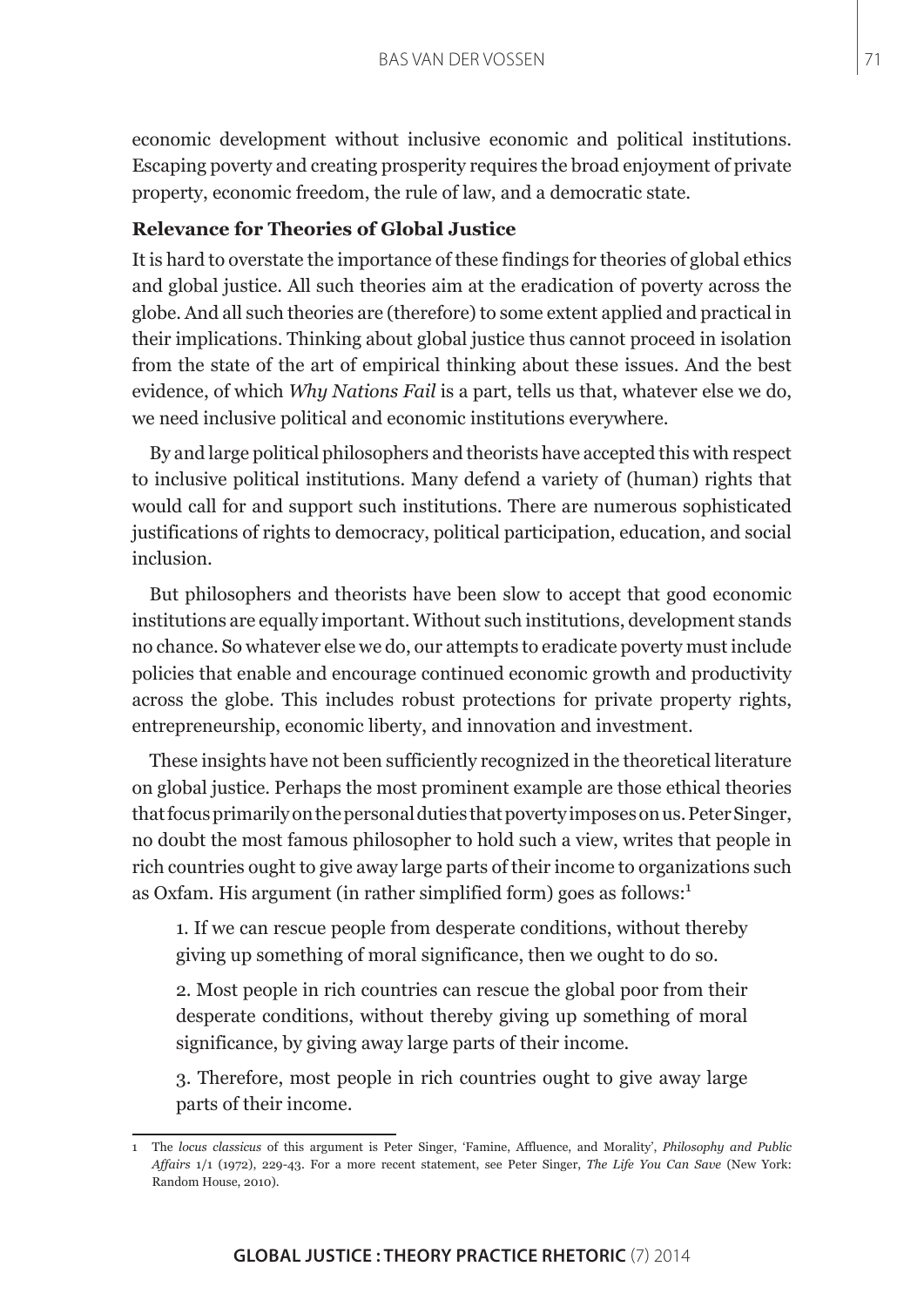Insofar as philosophers have criticized Singer's argument, they have tended to focus on premise (1) of his argument. But works like *Why Nations Fail* show us that the more serious problem with this argument is premise (2).

Premise (2) is false not just because much of the money given to those who live under extractive institutions will go to waste. This almost no one denies, but it also does not really affect Singer's argument. Even if we have to waste \$90 in order to get \$10 in the hands of the global poor, giving away \$100 is still worth our while.

The real problem, instead, is that wasting money *while not addressing the sources of poverty* can be truly disastrous. Suppose rich people in the West give away most of their money. And suppose that, as the institutionalist theories suggest, giving away our money does nothing to remove the sources of poverty. What will be the result of such an approach? It will not be that poverty in the world is alleviated. For most of the money has either evaporated or, worse, lined the pockets of those in charge of the institutions that create poverty in the first place. At this end, little change will (tragically) occur.

At the other end, however, we can expect real change. Singer's solution will likely mean that standards of living in the West dramatically decline. When we give away the money we would otherwise have used for our expensive jewelry, we do not just lose that jewelry. The jewelry stores lose business. And when stores lose business, employees lose their jobs. Similarly, suppliers to jewelry stores lose their business, and their employees will lose their jobs as well. And the people providing the things on which all these people would normally spend their money, will lose their business, income, and jobs as well.<sup>2</sup>

This is not a recipe for helping people escape poverty. It is a recipe for making the entire world poor. In his original article 'Famine, Affluence, and Morality', Singer seemed to realize this. He wrote: 'From the moral point of view, the prevention of the starvation of millions of people outside our society must be considered at least as pressing as the upholding of property norms within our society'.<sup>3</sup> *Why Nations Fail* shows that this is irresponsible. We ought not to mess around with the system of property where we are fortunate enough to find

<sup>2</sup> I am, of course, speaking in grand generalizations. And there are important exceptions to the long list of philosophers who ignore the empirical evidence on development and growth. For examples (of different outlooks and backgrounds), see Leif Wenar, 'What We Owe to Distant Others', *Politics, Philosophy and Economics* 2/3 (2003), 283-304, Leif Wenar, 'Poverty is no Pond', in Patricia Illingworth, Thomas Pogge, and Leif Wenar (eds.), *Giving Well: The Ethics of Philanthropy* (Oxford: Oxford University Press, 2011), 104-132, and many of Wenar's other excellent articles; Dale Jamieson, 'Duties to the Distant: Aid, Assistance, and Intervention in the Developing World', *The Journal of Ethics* 9/1-2 (2005), 151-70; David Schmidtz, *Person, Polis, Planet* (Oxford: Oxford University Press, 2008), pp. 145-64; Mathias Risse, 'What We Owe to the Global Poor', *The Journal of Ethics* 9/1-2 (2005), 81-117; Matthias Risse, 'How Does the Global Order Harm the Poor?', *Philosophy and Public Affairs* 33/4 (2005), 349-76.

<sup>3</sup> Singer (1972), p. 237.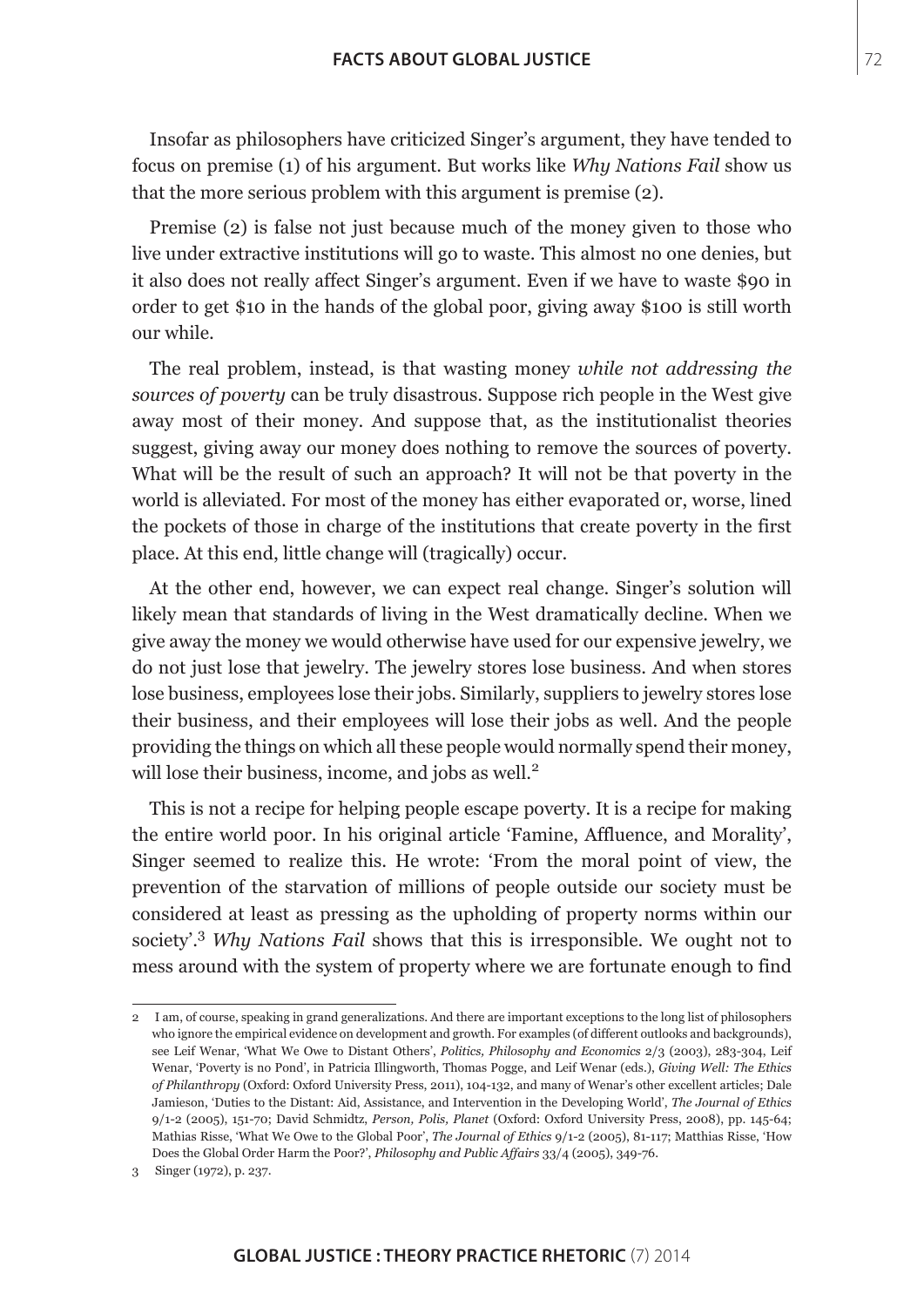it working reasonably well. The odds of creating and sustaining such systems are very small indeed.

In his recent book *The Life You Can Save*, Singer takes a different approach. Instead of advocating the abolition of Western property systems, he now says he wants people to give only as much money as will not threaten to undo prosperity altogether. But this has not stopped him from continuing to claim that people in the West ought to give away large chunks of their income. Without offering any evidence, Singer confidently asserts that following his prescriptions will not lead to negative economic results.<sup>4</sup> Let's say the jury is out on that one.

The objection here can be put more precisely. Suppose we accept Singer's principle that we ought to rescue people when we can. Singer proposes that we try to save as many people as we can *right now*. But if we do what Singer tells us to do, we will lose the ability to rescue equally poor people in the future. The problem, then, is that achieving optimal savings today is not the same as achieving optimal savings over time. Whatever is attractive about Singer's moral premise, however, is not just attractive today. So if anything, we ought to try and achieve optimal savings over time. The cost of following Singer's recommendations is the failure to do just this.

The lesson is that the sources of economic productivity (commerce, investment, exchange, innovation, etc.) and the benefits of the prosperity they bring about cannot be so easily separated as Singer and others suppose. To really help the global poor we need to find a way to rescue the global poor from their dire circumstances without thereby sacrificing the conditions of growth and prosperity that make rescue possible in the first place. The depressing truth is that this highly limits what we can do to help the poor. But the uplifting truth is that solving poverty in one place need not involve undoing wealth in another. What really solves poverty is for people to have access to inclusive institutions.<sup>5</sup>

<sup>4</sup> Singer (2010), pp. 38-9. Indeed Singer asserts that giving away our money will lead to global growth because it will end poverty around the world. I agree that ending global poverty will be a great benefit to both the poor (obviously) and the West. But there is no reason to believe that following Singer's prescriptions, when separated from institutional changes, will get us there.

<sup>5</sup> Let me emphasize three points. First, again, I am *not* denying that we have duties of aid or charity. I believe we do have these. The problem is that following Singer's prescriptions is no way to fulfill these duties. Second, in my view, the best thing we can do to give the global poor access to inclusive institutions is just that: open the borders. Finally, the claims I have (rather quickly) put forward in the text are not based on the claims of *Why Nations Fail* alone, impressive though it is. For other works supporting these claims, see Douglass North, *Institutions, Institutional Change, and Economic Performance* (Cambridge: Cambridge University Press, 1990); David Landes, *The Wealth and Poverty of Nations: Why Some are So Rich and Some So Poor* (New York: Norton, 1998); Robert Hall and Chad Jones, 'Why Do Some Countries Produce So Much More Output Per Worker Than Others?' *Quarterly Journal of Economics* 114/1 (1999), 83-116; Dani Rodrik, Arvind Subramanian and Francesco Trebbi, 'Institutions Rule: The Primary of Institutions over Geography and Integration in Economic Development', *Journal of Economic Growth* 9/2 (2004), 131-65; William Easterly and Ross Levine, 'Tropics, germs, and crops: how endowments influence economic development', *Journal of Monetary Economics* 50/1 (2003), 3-39; William Easterly, *The White Man's Burden: Why the West's Efforts to Aid the Rest Have Done So Much Ill and So Little Good* (Oxford: Oxford University Press, 2006); Hernando De Soto, *The Mystery of Capital: Why Capitalism Triumphs in the West and Fails Everywhere Else* (New York: Basic Books, 2003), among many others.